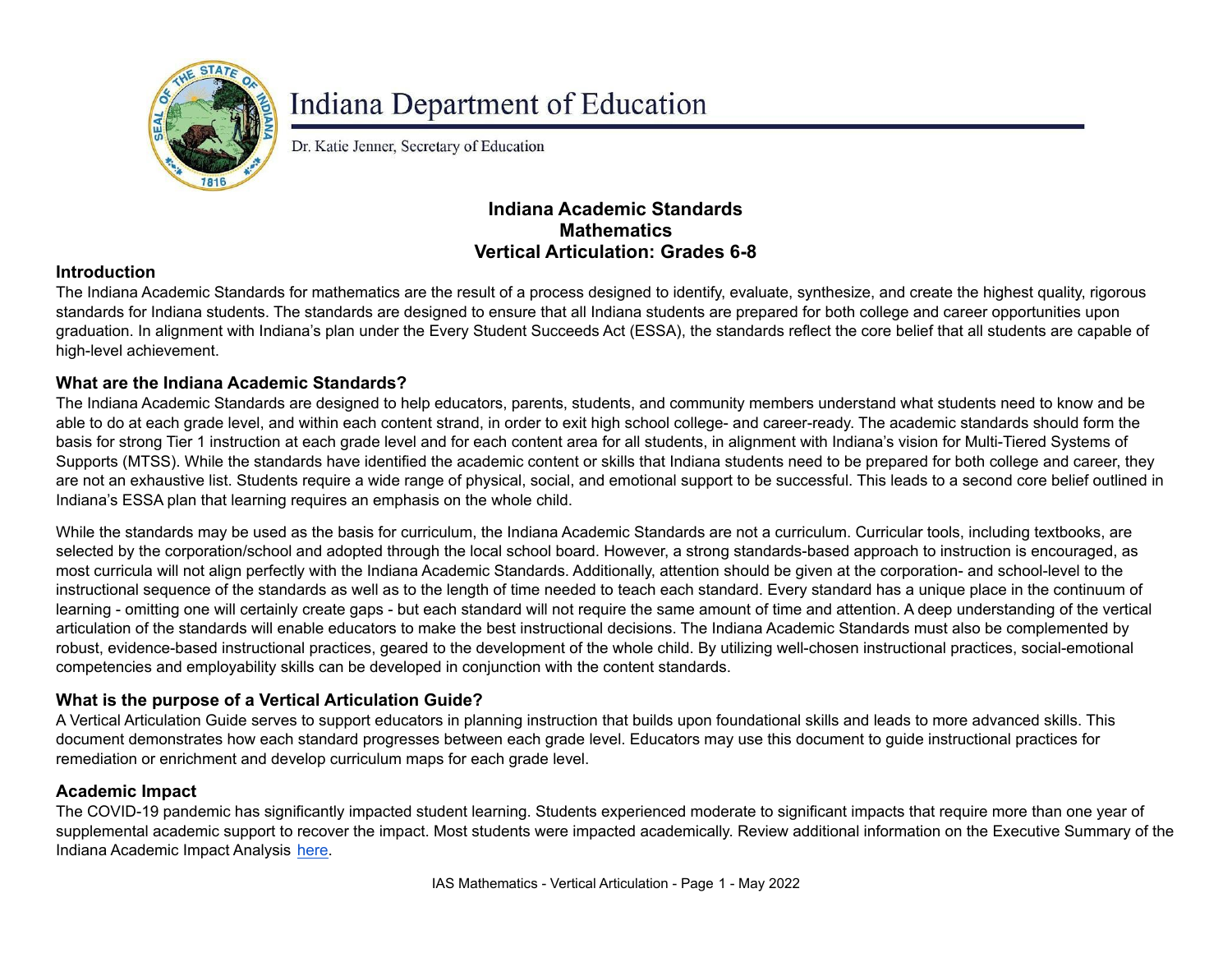| <b>Mathematics - Number Sense</b>                                                                                                                                                                                                                                                                                                                                                                                         |                                                                                                                                                                                                                    |                                                                                                                                                                                                                                                                                                               |
|---------------------------------------------------------------------------------------------------------------------------------------------------------------------------------------------------------------------------------------------------------------------------------------------------------------------------------------------------------------------------------------------------------------------------|--------------------------------------------------------------------------------------------------------------------------------------------------------------------------------------------------------------------|---------------------------------------------------------------------------------------------------------------------------------------------------------------------------------------------------------------------------------------------------------------------------------------------------------------|
| <b>GRADE 6</b>                                                                                                                                                                                                                                                                                                                                                                                                            | <b>GRADE 7</b>                                                                                                                                                                                                     | <b>GRADE 8</b>                                                                                                                                                                                                                                                                                                |
| 6.NS.1: Understand that positive and negative<br>numbers are used to describe quantities having<br>opposite directions or values (e.g., temperature<br>above/below zero, elevation above/below sea level,<br>credits/debits, positive/negative electric charge). Use<br>positive and negative numbers to represent and<br>compare quantities in real-world contexts, explaining<br>the meaning of zero in each situation. | 7.NS.3: Know there are rational and irrational<br>numbers. Identify, compare, and order rational and<br>irrational numbers (e.g. $\sqrt{2}$ , $\sqrt{3}$ , $\sqrt{5}$ , $\pi$ ) and plot them<br>on a number line. | 8.NS.1: Give examples of rational and irrational<br>numbers and explain the difference between them.<br>Understand that every number has a decimal<br>equivalent. For rational numbers, show that the<br>decimal equivalent terminates or repeats, and<br>convert a repeating decimal into a rational number. |
| 6.NS.2: Recognize opposite signs of numbers as<br>indicating locations on opposite sides of zero on the<br>number line; recognize that the opposite of a number<br>is the number itself (e.g., $-(-3) = 3$ ), and that zero is<br>its own opposite.                                                                                                                                                                       |                                                                                                                                                                                                                    | 8.NS.2: Use rational approximations of irrational<br>numbers to compare the size of irrational numbers,<br>plot them approximately on a number line, and<br>estimate the value of expressions involving irrational<br>numbers.                                                                                |
| 6.NS.3: Compare and order rational numbers and<br>plot them on a number line. Write, interpret, and<br>explain statements of order for rational numbers in<br>real-world contexts.                                                                                                                                                                                                                                        |                                                                                                                                                                                                                    |                                                                                                                                                                                                                                                                                                               |
| 6.NS.4: Understand that the absolute value of a<br>number is the distance from zero on a number line.<br>Find the absolute value of real numbers and know<br>that the distance between two numbers on the<br>number line is the absolute value of their difference.<br>Interpret absolute value as magnitude for a positive<br>or negative quantity in a real-world situation.                                            |                                                                                                                                                                                                                    |                                                                                                                                                                                                                                                                                                               |
| 6.NS.5: Know commonly used fractions (halves,<br>thirds, fourths, fifths, eighths, tenths) and their<br>decimal and percent equivalents. Convert between<br>any two representations (fractions, decimals,                                                                                                                                                                                                                 |                                                                                                                                                                                                                    |                                                                                                                                                                                                                                                                                                               |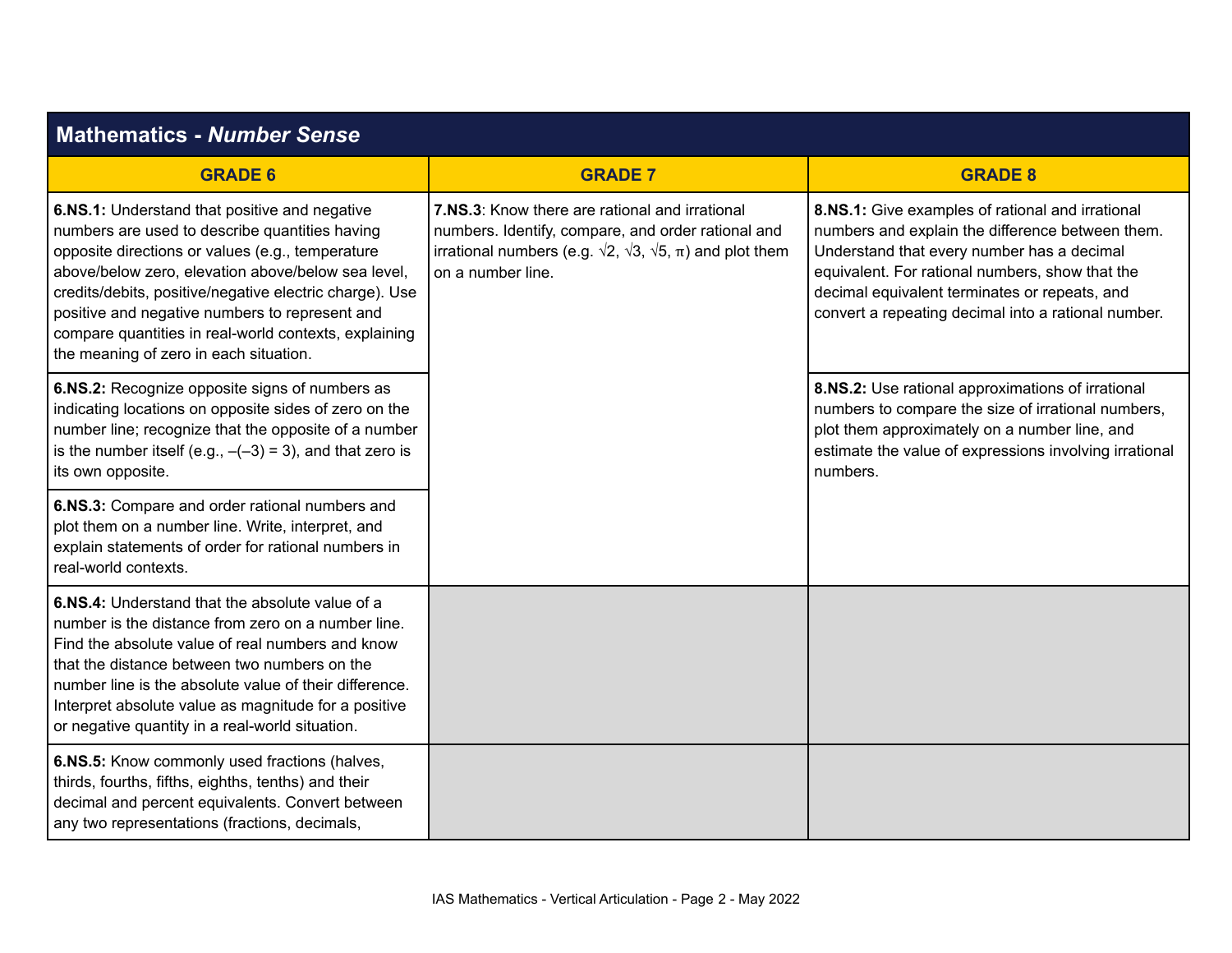| percents) of positive rational numbers without the use<br>of a calculator.                                                                                                                                                                                                                                                                                         |                                                                                                                                                                                                                                                                  |                                                                                                                                                            |
|--------------------------------------------------------------------------------------------------------------------------------------------------------------------------------------------------------------------------------------------------------------------------------------------------------------------------------------------------------------------|------------------------------------------------------------------------------------------------------------------------------------------------------------------------------------------------------------------------------------------------------------------|------------------------------------------------------------------------------------------------------------------------------------------------------------|
| 6.NS.6: Identify and explain prime and composite<br>numbers.                                                                                                                                                                                                                                                                                                       | 7.NS.1: Find the prime factorization of whole<br>numbers and write the results using exponents.                                                                                                                                                                  | 8.NS.3: Given a numeric expression with common<br>rational number bases and integer exponents, apply<br>the properties of exponents to generate equivalent |
| 6.NS.7: Find the greatest common factor of two<br>whole numbers less than or equal to 100 and the<br>least common multiple of two whole numbers less<br>than or equal to 12. Use the distributive property to<br>express a sum of two whole numbers from one to<br>100, with a common factor as a multiple of a sum of<br>two whole numbers with no common factor. |                                                                                                                                                                                                                                                                  | expressions.                                                                                                                                               |
|                                                                                                                                                                                                                                                                                                                                                                    | 7.NS.2: Understand the inverse relationship between<br>squaring and finding the square root of a perfect<br>square integer. Find square roots of perfect square<br>integers.                                                                                     | 8.NS.4: Use square root symbols to represent<br>solutions to equations of the form $x^2 = p$ , where p is<br>a positive rational number.                   |
| 6.NS.8: Interpret, model, and use ratios to show the<br>relative sizes of two quantities. Describe how a ratio<br>shows the relationship between two quantities. Use<br>the following notations: a/b, a to b, a:b.                                                                                                                                                 | 7.C.5 Compute unit rates associated with ratios of<br>fractions, including ratios of lengths, areas, and other<br>quantities measured in like or different units.                                                                                                |                                                                                                                                                            |
| 6.NS.9: Understand the concept of a unit rate and<br>use terms related to rate in the context of a ratio<br>relationship.                                                                                                                                                                                                                                          |                                                                                                                                                                                                                                                                  |                                                                                                                                                            |
| 6.NS.10: Use reasoning involving rates and ratios to<br>model real-world and other mathematical problems<br>(e.g., by reasoning about tables of equivalent ratios,<br>tape diagrams, double number line diagrams, or<br>equations).                                                                                                                                | 7.C.6 Use proportional relationships to solve ratio<br>and percent problems with multiple operations (e.g.<br>simple interest, tax, markups, markdowns, gratitudes,<br>conversions within and across measurement<br>systems, and percent increase and decrease). |                                                                                                                                                            |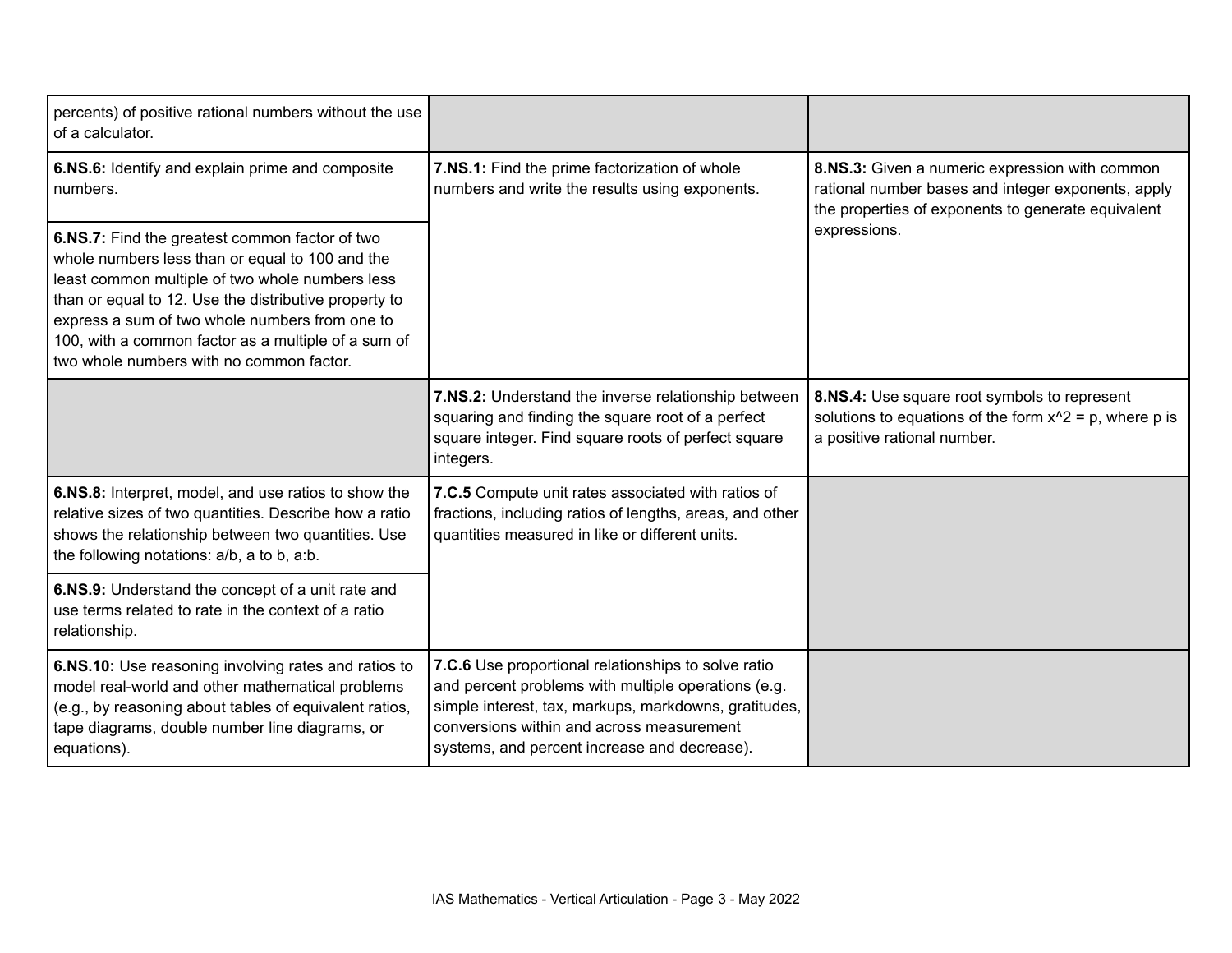| <b>Mathematics - Computation</b>                                                                                                                                                                                                                                               |                                                                                                                                                                                                                                                                                                                                                                             |                                                                                                      |
|--------------------------------------------------------------------------------------------------------------------------------------------------------------------------------------------------------------------------------------------------------------------------------|-----------------------------------------------------------------------------------------------------------------------------------------------------------------------------------------------------------------------------------------------------------------------------------------------------------------------------------------------------------------------------|------------------------------------------------------------------------------------------------------|
| <b>GRADE 6</b>                                                                                                                                                                                                                                                                 | <b>GRADE 7</b>                                                                                                                                                                                                                                                                                                                                                              | <b>GRADE 8</b>                                                                                       |
| 6.C.1: Divide multi-digit whole numbers fluently using<br>a standard algorithmic approach.                                                                                                                                                                                     | 7.C.7: Compute fluently with rational numbers using<br>an algorithmic approach.                                                                                                                                                                                                                                                                                             | 8.C.1: Solve real-world problems with rational<br>numbers by using multiple operations.              |
| 6.C.2: Compute with positive fractions and positive<br>decimals fluently using a standard algorithmic<br>approach.                                                                                                                                                             |                                                                                                                                                                                                                                                                                                                                                                             |                                                                                                      |
| 6.C.4: Compute quotients of positive fractions and<br>solve real-world problems involving division of<br>fractions by fractions. Use a visual fraction model<br>and/or equation to represent these calculations.                                                               |                                                                                                                                                                                                                                                                                                                                                                             |                                                                                                      |
| 6.C.5: Evaluate positive rational numbers with whole<br>number exponents.                                                                                                                                                                                                      |                                                                                                                                                                                                                                                                                                                                                                             |                                                                                                      |
| 6.C.3: Solve real-world problems with positive<br>fractions and decimals by using one or two<br>operations.                                                                                                                                                                    | 7.C.8: Solve real-world problems with rational<br>numbers by using one or two operations.                                                                                                                                                                                                                                                                                   |                                                                                                      |
| operations (identity, inverse, commutative properties<br>of addition and multiplication, associative properties<br>of addition and multiplication, and distributive<br>property) to evaluate numerical expressions with<br>nonnegative rational numbers, including those using | 6.C.6: Apply the order of operations and properties of  7.C.3: Understand that multiplication is extended from<br>fractions to rational numbers by requiring that<br>operations continue to satisfy the properties of<br>operations, particularly the distributive property,<br>leading to products such as $(-1)(-1) = 1$ and the rules<br>for multiplying signed numbers. |                                                                                                      |
| grouping symbols, such as parentheses, and<br>involving whole number exponents.                                                                                                                                                                                                | 7.C.4: Understand that integers can be divided,<br>provided that the divisor is not zero. Understand that if<br>p and q are integers, then $-(p/q) = (-p)/q = p/(-q)$ .                                                                                                                                                                                                     |                                                                                                      |
|                                                                                                                                                                                                                                                                                | 7.C.7: Compute fluently with rational numbers using<br>an algorithmic approach.                                                                                                                                                                                                                                                                                             |                                                                                                      |
|                                                                                                                                                                                                                                                                                |                                                                                                                                                                                                                                                                                                                                                                             | 8.C.2: Solve real-world and other mathematical<br>problems involving numbers expressed in scientific |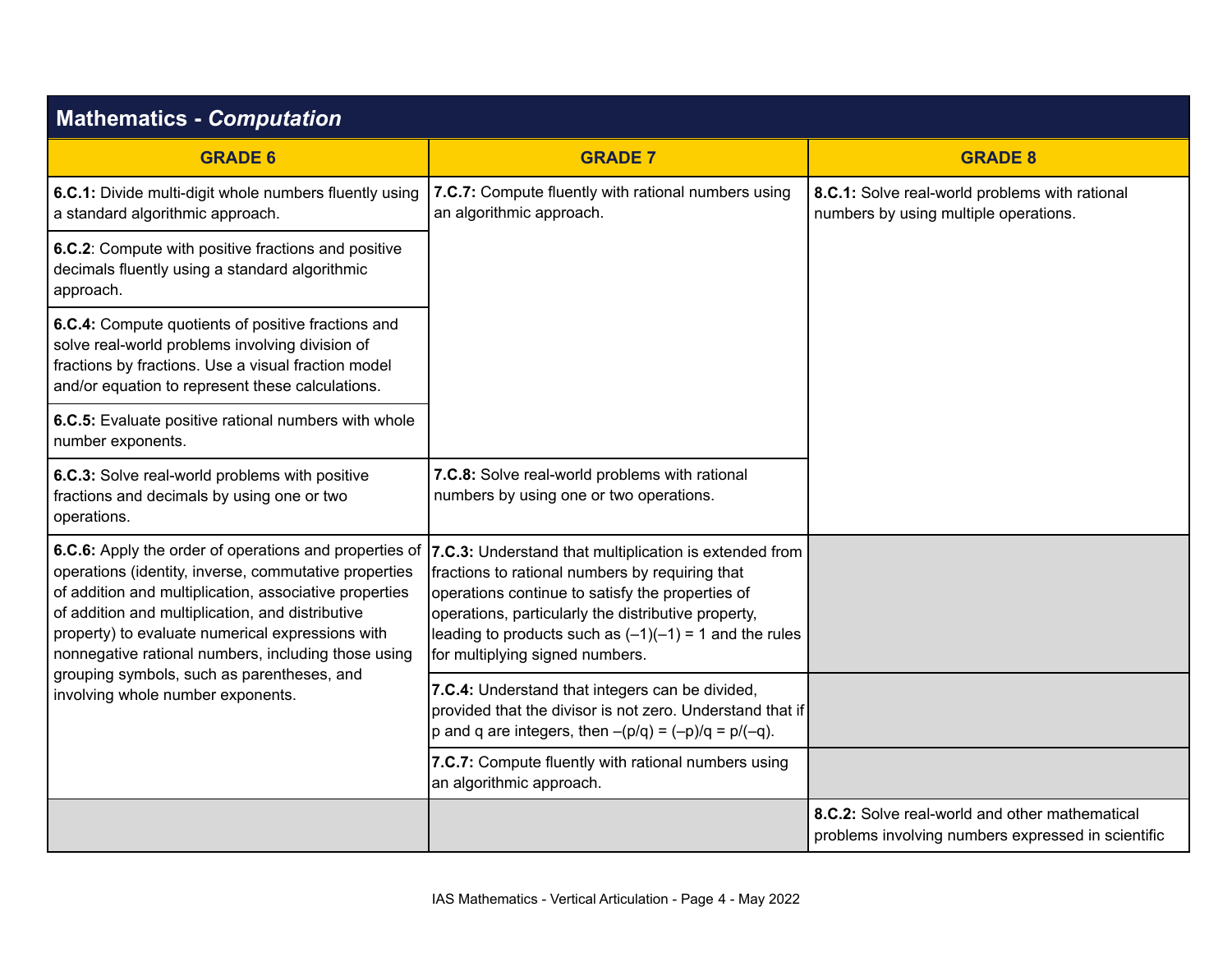| lexcel spreadsheet. |
|---------------------|
|---------------------|

| <b>Mathematics - Algebra and Functions</b>                                                                                                                                                                                                                                                                                                              |                                                                                                                                                                                                                                                                                                                                                                |                                                                                                                                                                                                                                                                                                                                                       |
|---------------------------------------------------------------------------------------------------------------------------------------------------------------------------------------------------------------------------------------------------------------------------------------------------------------------------------------------------------|----------------------------------------------------------------------------------------------------------------------------------------------------------------------------------------------------------------------------------------------------------------------------------------------------------------------------------------------------------------|-------------------------------------------------------------------------------------------------------------------------------------------------------------------------------------------------------------------------------------------------------------------------------------------------------------------------------------------------------|
| <b>GRADE 6</b>                                                                                                                                                                                                                                                                                                                                          | <b>GRADE 7</b>                                                                                                                                                                                                                                                                                                                                                 | <b>GRADE 8</b>                                                                                                                                                                                                                                                                                                                                        |
| 6.AF.1: Evaluate expressions for specific values of<br>their variables, including expressions with<br>whole-number exponents and those that arise from<br>formulas used in geometry and other real-world<br>problems.                                                                                                                                   |                                                                                                                                                                                                                                                                                                                                                                |                                                                                                                                                                                                                                                                                                                                                       |
| <b>6.AF.2:</b> Apply the properties of operations (e.g.,<br>identity, inverse, commutative, associative,<br>distributive properties) to create equivalent linear<br>expressions and to justify whether two linear<br>expressions are equivalent when the two expressions<br>name the same number regardless of which value is<br>substituted into them. | <b>7.AF.1</b> Apply the properties of operations (e.g.,<br>identity, inverse, commutative, associative,<br>distributive properties) to create equivalent linear<br>expressions, including situations that involve<br>factoring out a common number (e.g., given 2x - 10,<br>create an equivalent expression $2(x - 5)$ ). Justify<br>each step in the process. |                                                                                                                                                                                                                                                                                                                                                       |
| 6.AF.3: Define and use multiple variables when<br>writing expressions to represent real-world and other<br>mathematical problems, and evaluate them for given<br>values.                                                                                                                                                                                |                                                                                                                                                                                                                                                                                                                                                                |                                                                                                                                                                                                                                                                                                                                                       |
| 6.AF.4: Understand that solving an equation or<br>inequality is the process of answering the following<br>question: Which values from a specified set, if any,<br>make the equation or inequality true? Use<br>substitution to determine whether a given number in<br>a specified set makes an equation or inequality true.                             |                                                                                                                                                                                                                                                                                                                                                                | 8.AF.1: Solve linear equations and inequalities with<br>rational number coefficients fluently, including those<br>whose solutions require expanding expressions using<br>the distributive property and collecting like terms.<br>Represent real-world problems using linear equations<br>and inequalities in one variable and solve such<br>problems. |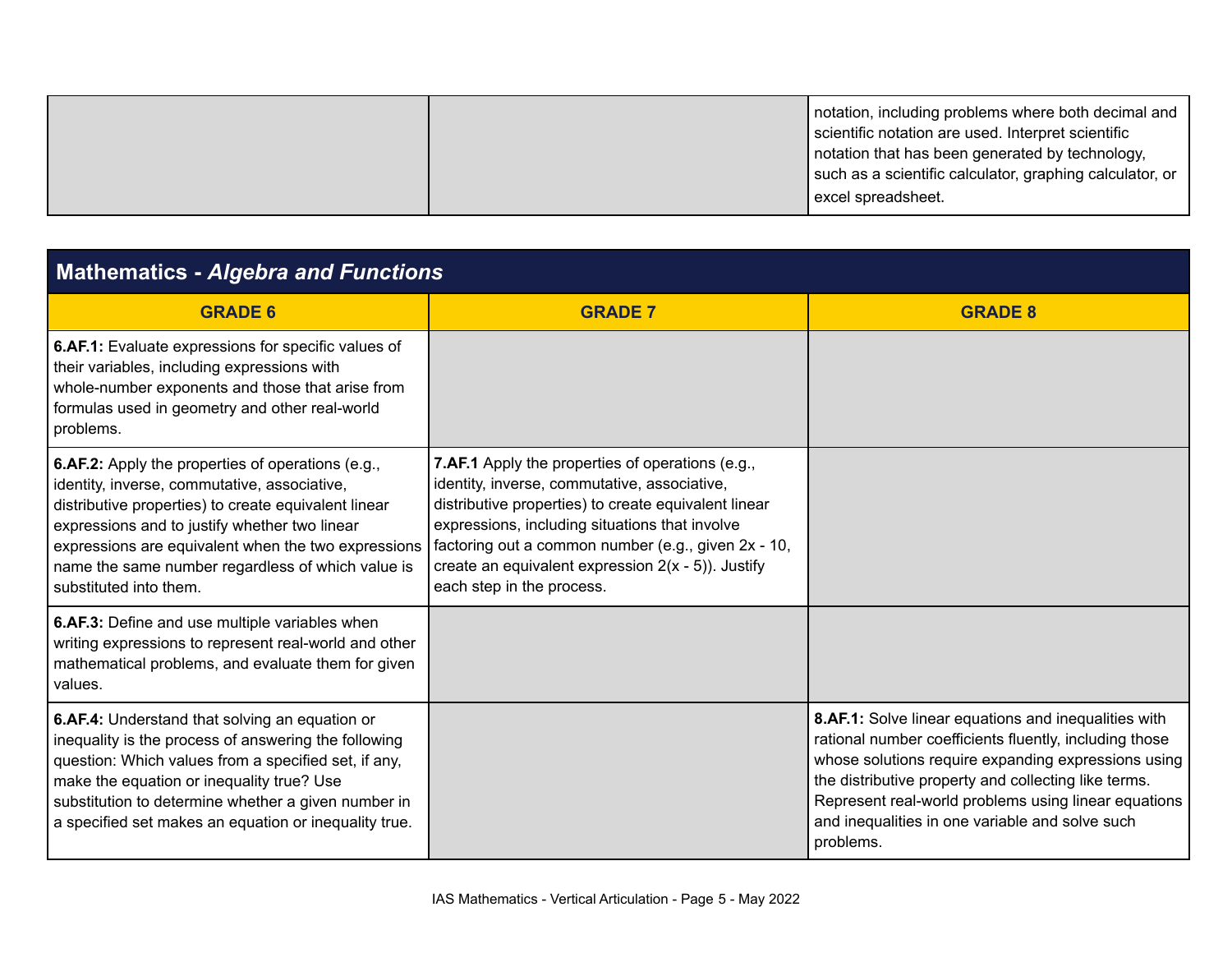| <b>6.AF.5:</b> Solve equations of the form $x + p = q$ , $x - p =$<br>q, $px = q$ , and $x/p = q$ fluently for cases in which p, q<br>and x are all nonnegative rational numbers.<br>Represent real-world problems using equations of<br>these forms and solve such problems.                                                                                                                                        | <b>7.AF.2</b> Solve equations of the form $px + q = r$ and $p(x)$<br>+ q) = r fluently, where p, q, and r are specific rational<br>numbers. Represent real-world problems using<br>equations of these forms and solve such problems.                                                                                                                                      | 8.AF.2: Generate linear equations in one variable<br>with one solution, infinitely many solutions, or no<br>solutions. Justify the classification given.                                                                                                                                                                                                                                                                                                                      |
|----------------------------------------------------------------------------------------------------------------------------------------------------------------------------------------------------------------------------------------------------------------------------------------------------------------------------------------------------------------------------------------------------------------------|---------------------------------------------------------------------------------------------------------------------------------------------------------------------------------------------------------------------------------------------------------------------------------------------------------------------------------------------------------------------------|-------------------------------------------------------------------------------------------------------------------------------------------------------------------------------------------------------------------------------------------------------------------------------------------------------------------------------------------------------------------------------------------------------------------------------------------------------------------------------|
| <b>6.AF.6:</b> Write an inequality of the form $x > c$ , $x \ge c$ , $x$<br>$\leq$ c, or $x \leq c$ , where c is a rational number, to<br>represent a constraint or condition in a real-world or<br>other mathematical problem. Recognize inequalities<br>have infinitely many solutions and represent solutions<br>on a number line diagram.                                                                        | <b>7.AF.3</b> Solve inequalities of the form $px+q$ (> or $\geq$ ) r<br>or $px + q$ (< or $\leq$ ) r, where p, q, and r are specific<br>rational numbers. Represent real-world problems<br>using inequalities of these forms and solve such<br>problems. Graph solution set of the inequality and<br>interpret it in the context of the problem.                          |                                                                                                                                                                                                                                                                                                                                                                                                                                                                               |
| 6.AF.7: Understand that signs of numbers in ordered<br>pairs indicate the quadrant containing the point.<br>Identify rules or patterns in the signs as they relate to<br>the quadrants. Graph points with rational number<br>coordinates on a coordinate plane.                                                                                                                                                      | 7.AF.8: Explain what the coordinates of a point on<br>the graph of a proportional relationship mean in<br>terms of the situation, with special attention to the<br>points $(0, 0)$ and $(1,r)$ , where r is the unit rate.                                                                                                                                                |                                                                                                                                                                                                                                                                                                                                                                                                                                                                               |
| 6.AF.9: Make tables of equivalent ratios relating<br>quantities with whole-number measurements, find<br>missing values in the tables, and plot the pairs of<br>values on the coordinate plane.                                                                                                                                                                                                                       | 7.AF.6: Decide whether two quantities are in a<br>proportional relationship (e.g., by testing for<br>equivalent ratios in a table or graphing on a<br>coordinate plane and observing whether the graph is<br>a straight line through the origin).                                                                                                                         |                                                                                                                                                                                                                                                                                                                                                                                                                                                                               |
|                                                                                                                                                                                                                                                                                                                                                                                                                      | 7.AF.7: Identify the unit rate or constant of<br>proportionality in tables, graphs, equations, and<br>verbal descriptions of proportional relationships.                                                                                                                                                                                                                  |                                                                                                                                                                                                                                                                                                                                                                                                                                                                               |
| 6.AF.8: Solve real-world and other mathematical<br>problems by graphing points with rational number<br>coordinates on a coordinate plane. Include the use of<br>coordinates and absolute value to find distances<br>between points with the same first coordinate or the<br>same second coordinate.<br>6.AF.10: Use variables to represent two quantities in<br>a proportional relationship in a real-world problem; | 7.AF.4 Define slope as vertical change for each unit<br>of horizontal change and recognize that a constant<br>rate of change or constant slope describes a linear<br>function. Identify and describe situations with<br>constant or varying rates of change.<br>7.AF.5 Graph a line given its slope and a point on the<br>line. Find the slope of a line given its graph. | 8.AF.3 Understand that a function assigns to each<br>x-value (independent variable) exactly one y-value<br>(dependent variable), and that the graph of a function<br>is the set of ordered pairs $(x,y)$ .<br>8.AF.4 Describe qualitatively the functional<br>relationship between two quantities by analyzing a<br>graph (e.g., where the function is increasing or<br>decreasing, linear or nonlinear, has a maximum or<br>minimum value). Sketch a graph that exhibits the |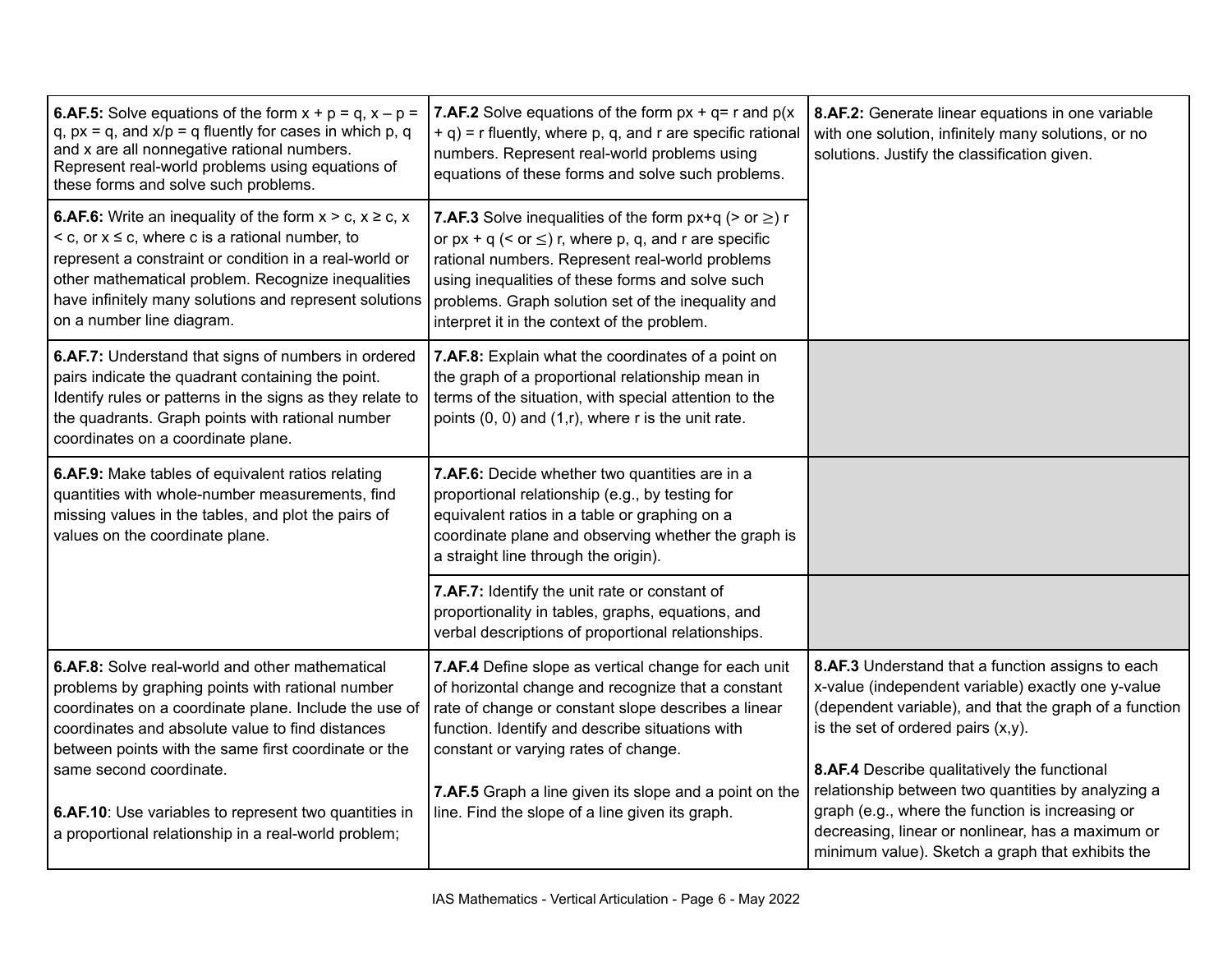| write an equation to express one quantity, the<br>dependent variable, in terms of the other quantity, the<br>independent variable. Analyze the relationship<br>between the dependent and independent variables<br>using graphs and tables, and relate these to the<br>equation. | 7.AF.8 Explain what the coordinates of a point on the<br>graph of a proportional relationship mean in terms of<br>the situation, with special attention to the points $(0, 0)$<br>and $(1,r)$ , where r is the unit rate.<br>7.AF.9 Represent real-world and other mathematical<br>situations that involve proportional relationships.<br>Write equations and draw graphs to represent these<br>proportional relationships. Recognize that these<br>situations are described by a linear function in the<br>form $y = mx$ , where the unit rate, $m$ , is the slope of<br>the line. | qualitative features of a function that has been<br>verbally described.<br><b>8.AF.5</b> Interpret the equation $y = mx + b$ as defining a<br>linear function, whose graph is a straight line; give<br>examples of functions that are not linear. Describe<br>similarities and differences between linear and<br>nonlinear functions from tables, graphs, verbal<br>descriptions, and equations.<br>8.AF.6 Construct a function to model a linear<br>relationship between two quantities given a verbal<br>description, table of values, or graph. Recognize in y<br>$= mx + b$ that m is the slope (rate of change) and b is<br>the y-intercept of the graph. Describe the meaning of<br>each in the context of a problem.<br>8.AF.7 Compare properties of two linear functions<br>given in different forms, such as a table of values,<br>equation, verbal description, and graph (e.g.,<br>compare a distance-time graph to a distance-time<br>equation to determine which of two moving objects<br>has greater speed). |
|---------------------------------------------------------------------------------------------------------------------------------------------------------------------------------------------------------------------------------------------------------------------------------|-------------------------------------------------------------------------------------------------------------------------------------------------------------------------------------------------------------------------------------------------------------------------------------------------------------------------------------------------------------------------------------------------------------------------------------------------------------------------------------------------------------------------------------------------------------------------------------|----------------------------------------------------------------------------------------------------------------------------------------------------------------------------------------------------------------------------------------------------------------------------------------------------------------------------------------------------------------------------------------------------------------------------------------------------------------------------------------------------------------------------------------------------------------------------------------------------------------------------------------------------------------------------------------------------------------------------------------------------------------------------------------------------------------------------------------------------------------------------------------------------------------------------------------------------------------------------------------------------------------------------|
|                                                                                                                                                                                                                                                                                 |                                                                                                                                                                                                                                                                                                                                                                                                                                                                                                                                                                                     | 8.DSP.3 Write and use equations that model linear<br>relationships to make predictions, including<br>interpolation and extrapolation, in real-world<br>situations involving bivariate measurement data.<br>Interpret the slope and y-intercept in context.                                                                                                                                                                                                                                                                                                                                                                                                                                                                                                                                                                                                                                                                                                                                                                 |
|                                                                                                                                                                                                                                                                                 |                                                                                                                                                                                                                                                                                                                                                                                                                                                                                                                                                                                     | 8.AF.8 Understand that solutions to a system of two<br>linear equations correspond to points of intersection<br>of their graphs because points of intersection satisfy<br>both equations simultaneously. Approximate the<br>solution of a system of equations by graphing and<br>interpreting the reasonableness of the approximation.                                                                                                                                                                                                                                                                                                                                                                                                                                                                                                                                                                                                                                                                                     |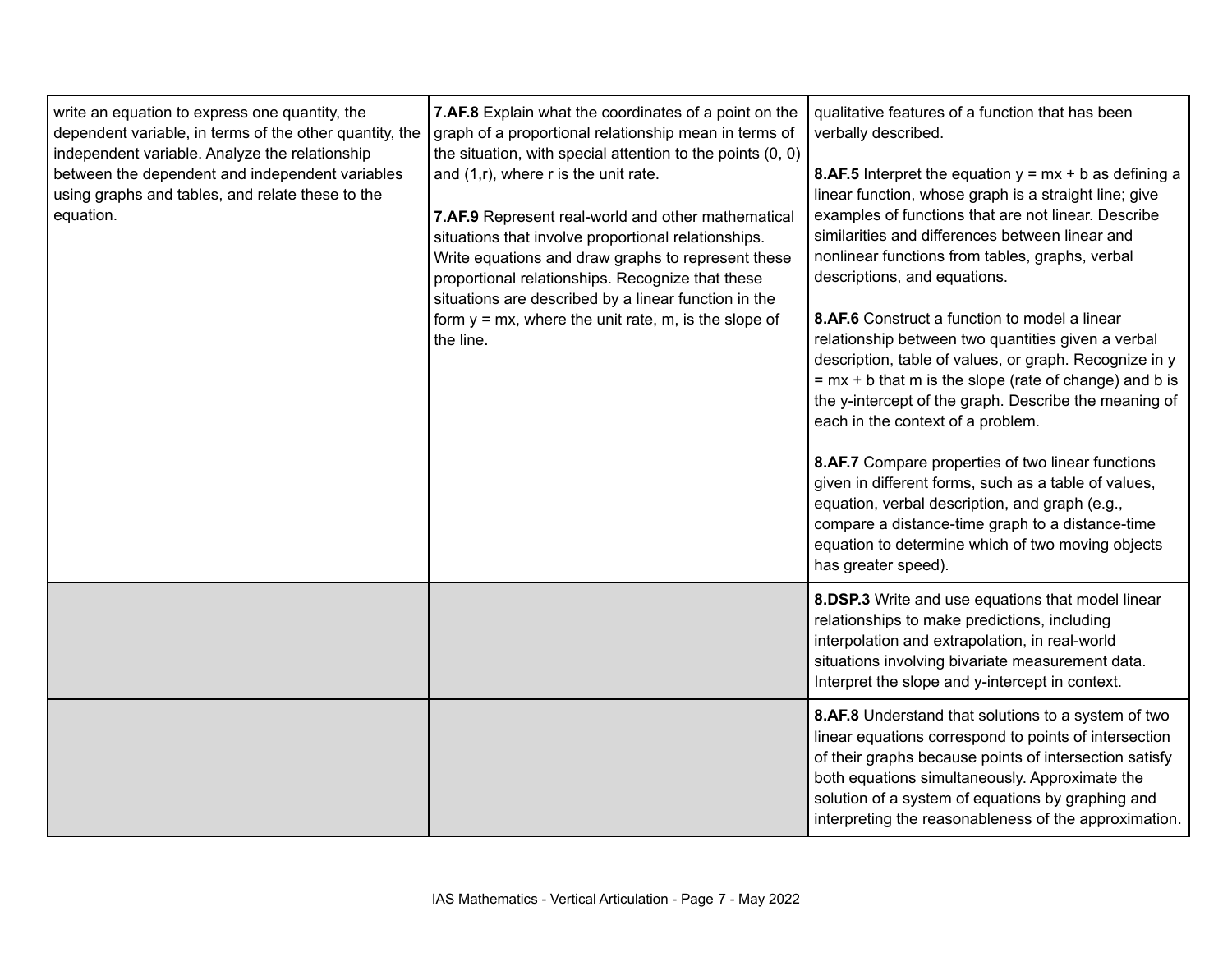| <b>Mathematics - Geometry and Measurement</b>                                                                                                                                                                                                                                                          |                                                                                                                                                                                                                                                |                                                                                                                                                                                                                                                                                              |
|--------------------------------------------------------------------------------------------------------------------------------------------------------------------------------------------------------------------------------------------------------------------------------------------------------|------------------------------------------------------------------------------------------------------------------------------------------------------------------------------------------------------------------------------------------------|----------------------------------------------------------------------------------------------------------------------------------------------------------------------------------------------------------------------------------------------------------------------------------------------|
| <b>GRADE 6</b>                                                                                                                                                                                                                                                                                         | <b>GRADE 7</b>                                                                                                                                                                                                                                 | <b>GRADE 8</b>                                                                                                                                                                                                                                                                               |
| 6.GM.1: Convert between measurement systems<br>(English to metric and metric to English) given<br>conversion factors, and use these conversions in<br>solving real-world problems.                                                                                                                     |                                                                                                                                                                                                                                                |                                                                                                                                                                                                                                                                                              |
| 6.GM.2: Know that the sum of the interior angles of<br>any triangle is 180° and that the sum of the interior<br>angles of any quadrilateral is 360°. Use this<br>information to solve real-world and mathematical<br>problems.                                                                         | 7.GM.1: Explore triangles with given conditions from<br>three measures of angles or sides, noticing when the<br>conditions determine a unique triangle, more than<br>one triangle, or no triangle.                                             |                                                                                                                                                                                                                                                                                              |
| 6.GM.3: Draw polygons in the coordinate plane given<br>coordinates for the vertices; use coordinates to find<br>the length of a side joining points with the same first<br>coordinate or the same second coordinate; apply<br>these techniques to solve real-world and other<br>mathematical problems. |                                                                                                                                                                                                                                                |                                                                                                                                                                                                                                                                                              |
|                                                                                                                                                                                                                                                                                                        | 7.GM.2: Identify and describe similarity relationships<br>of polygons including the angle-angle criterion for<br>similar triangles, and solve problems involving<br>similarity.                                                                | 8.GM.5: Understand that a two-dimensional figure is<br>similar to another if the second can be obtained from<br>the first by a sequence of rotations, reflections,<br>translations, and dilations. Describe a sequence that<br>exhibits the similarity between two given similar<br>figures. |
|                                                                                                                                                                                                                                                                                                        | 7.GM.3: Solve real-world and other mathematical<br>problems involving scale drawings of geometric<br>figures, including computing actual lengths and areas<br>from a scale drawing. Create a scale drawing by<br>using proportional reasoning. |                                                                                                                                                                                                                                                                                              |
|                                                                                                                                                                                                                                                                                                        |                                                                                                                                                                                                                                                | 8.GM.3 Verify experimentally the properties of<br>rotations, reflections, and translations, including: lines<br>are mapped to lines, and line segments to line<br>segments of the same length; angles are mapped to                                                                          |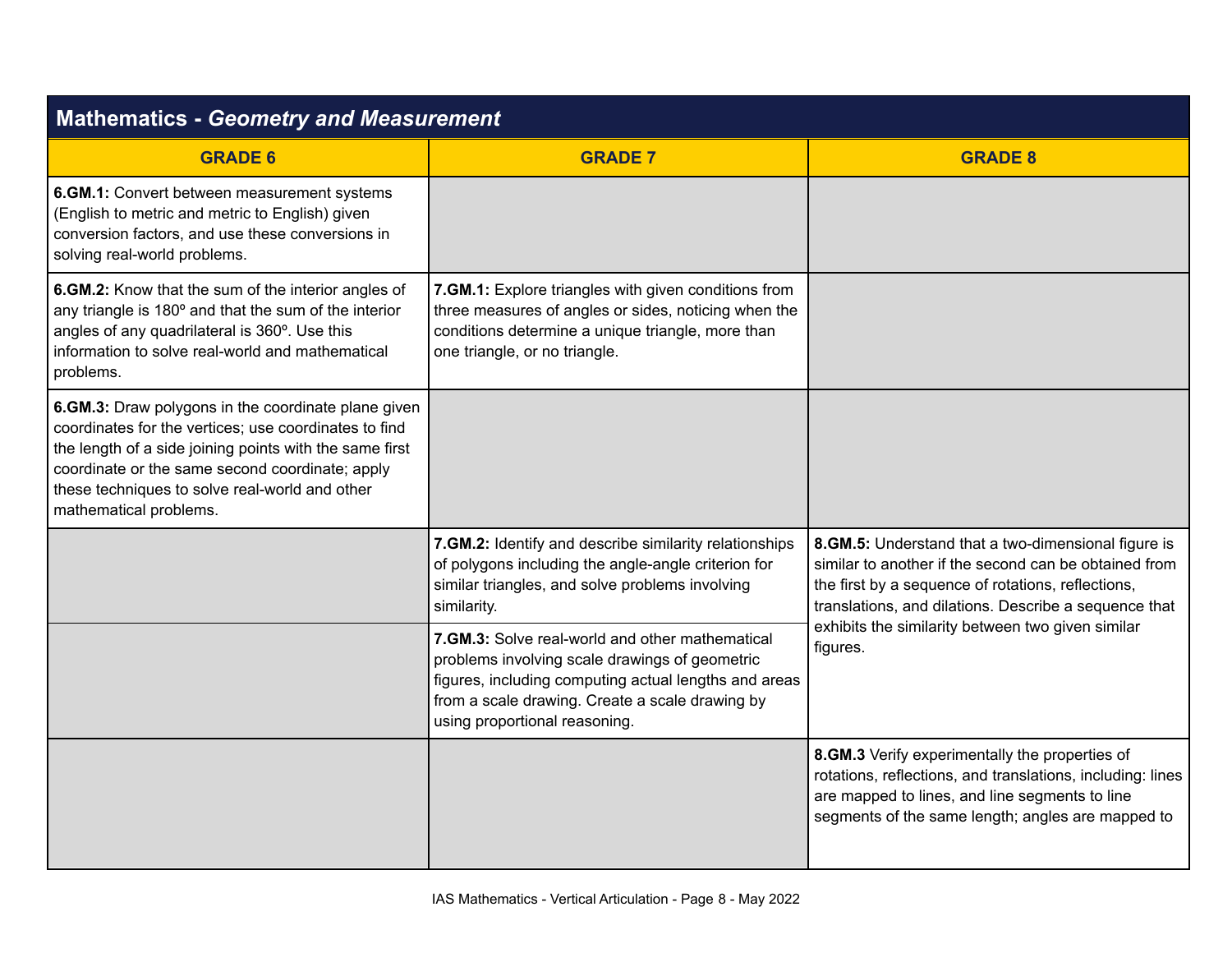|                                                                                                                                                                                                                                                                                                                                                                                                                                                                                                       |                                                                                                                                                                                                                                                   | angles of the same measure; and parallel lines are<br>mapped to parallel lines.                                                                                                                                                                                                                              |
|-------------------------------------------------------------------------------------------------------------------------------------------------------------------------------------------------------------------------------------------------------------------------------------------------------------------------------------------------------------------------------------------------------------------------------------------------------------------------------------------------------|---------------------------------------------------------------------------------------------------------------------------------------------------------------------------------------------------------------------------------------------------|--------------------------------------------------------------------------------------------------------------------------------------------------------------------------------------------------------------------------------------------------------------------------------------------------------------|
|                                                                                                                                                                                                                                                                                                                                                                                                                                                                                                       |                                                                                                                                                                                                                                                   | 8.GM.4 Understand that a two-dimensional figure is<br>congruent to another if the second can be obtained<br>from the first by a sequence of rotations, reflections,<br>and translations. Describe a sequence that exhibits<br>the congruence between two given congruent<br>figures.                         |
| 6.GM.4: Find the area of complex shapes composed<br>of polygons by composing or decomposing into<br>simple shapes; apply this technique to solve<br>real-world and other mathematical problems.                                                                                                                                                                                                                                                                                                       | 7. GM.5: Understand the formulas for area and<br>circumference of a circle and use them to solve<br>real-world and other mathematical problems; give an<br>informal derivation of the relationship between<br>circumference and area of a circle. |                                                                                                                                                                                                                                                                                                              |
| 6.GM.5: Find the volume of a right rectangular prism<br>with fractional edge lengths using unit cubes of the<br>appropriate unit fraction edge lengths (e.g., using<br>technology or concrete materials), and show that the<br>volume is the same as would be found by multiplying<br>the edge lengths of the prism. Apply the formulas $V =$<br>Iwh and $V = Bh$ to find volumes of right rectangular<br>prisms with fractional edge lengths to solve<br>real-world and other mathematical problems. | 7. GM.6: Solve real-world and other mathematical<br>problems involving volume of cylinders and<br>three-dimensional objects composed of right<br>rectangular prisms.                                                                              | 8. GM.2: Solve real-world and other mathematical<br>problems involving volume of cones, spheres,<br>pyramids, and the surface area of spheres.                                                                                                                                                               |
| 6.GM.6: Construct right rectangular prisms from nets<br>and use the nets to compute the surface area of<br>prisms; apply this technique to solve real-world and<br>other mathematical problems.                                                                                                                                                                                                                                                                                                       | 7.GM.7: Construct nets for right rectangular prisms<br>and cylinders and use the nets to compute the<br>surface area; apply this technique to solve real-world<br>and other mathematical problems.                                                | 8.GM.1: Identify, define, and describe attributes of<br>three-dimensional geometric objects (right<br>rectangular prisms, cylinders, cones, spheres, and<br>pyramids). Explore the effects of slicing these objects<br>using appropriate technology and describe the<br>two-dimensional figure that results. |
|                                                                                                                                                                                                                                                                                                                                                                                                                                                                                                       | 7.GM.4: Solve real-world and other mathematical<br>problems using facts about vertical, adjacent,<br>complementary, and supplementary angles.                                                                                                     |                                                                                                                                                                                                                                                                                                              |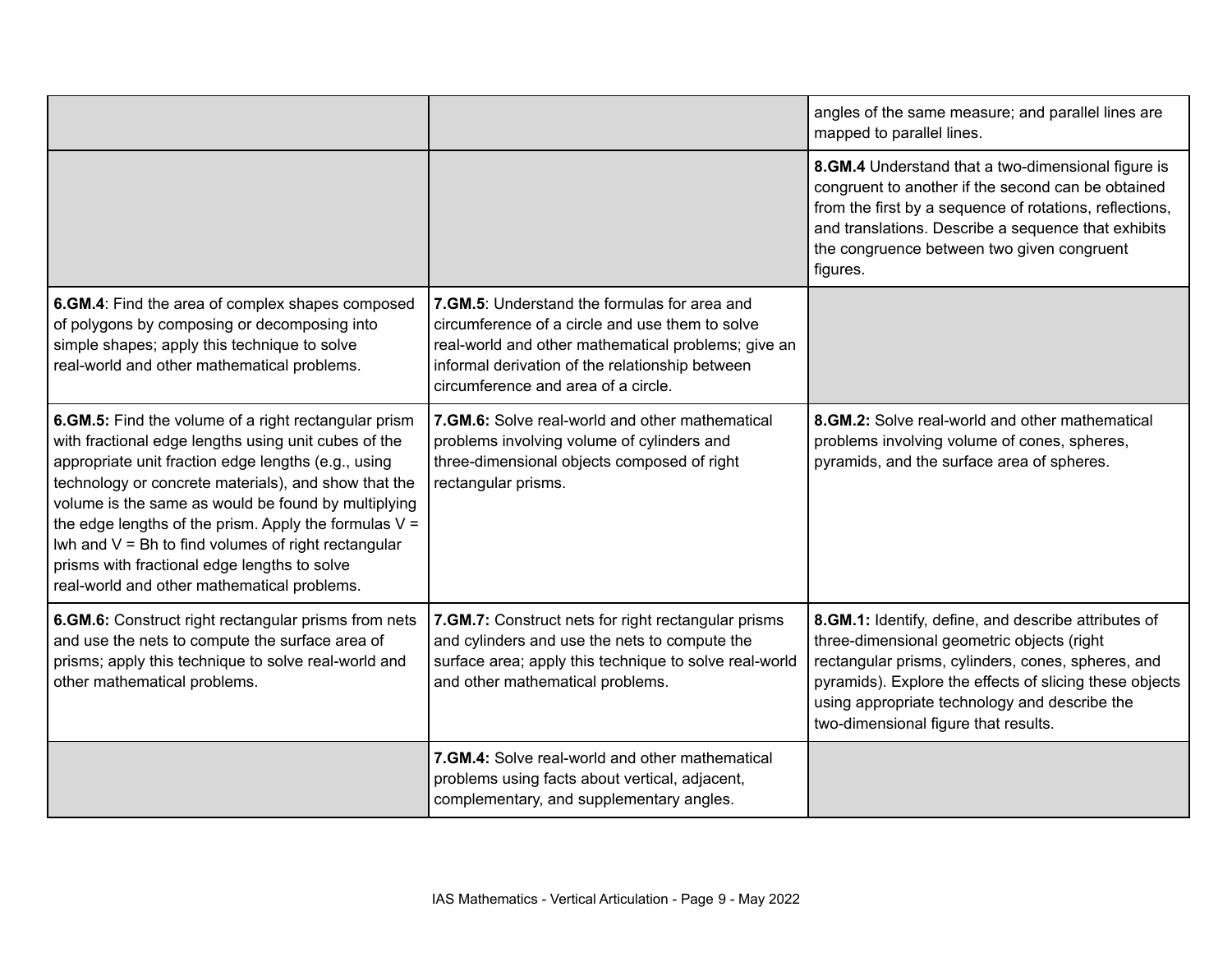|  | 8.GM.6 Explore dilations, translations, rotations, and<br>reflections on two-dimensional figures in the<br>coordinate plane.                                        |
|--|---------------------------------------------------------------------------------------------------------------------------------------------------------------------|
|  | 8. GM.7: Use inductive reasoning to explain the<br>Pythagorean relationship.                                                                                        |
|  | 8.GM.8 Apply the Pythagorean Theorem to<br>determine unknown side lengths in right triangles in<br>real-world and other mathematical problems in two<br>dimensions. |
|  | 8.GM.9 Apply the Pythagorean Theorem to find the<br>distance between two points in a coordinate plane.                                                              |

| Mathematics - Data Analysis, Statistics (and Probability for Grades 7-8)                                                                                                                                                                                                                                                                         |                                                                                                                                                                                                                                                                                                                                                                                                               |                |
|--------------------------------------------------------------------------------------------------------------------------------------------------------------------------------------------------------------------------------------------------------------------------------------------------------------------------------------------------|---------------------------------------------------------------------------------------------------------------------------------------------------------------------------------------------------------------------------------------------------------------------------------------------------------------------------------------------------------------------------------------------------------------|----------------|
| <b>GRADE 6</b>                                                                                                                                                                                                                                                                                                                                   | <b>GRADE 7</b>                                                                                                                                                                                                                                                                                                                                                                                                | <b>GRADE 8</b> |
| 6.DS.1: Recognize a statistical question as one that<br>anticipates variability in the data related to the<br>question and accounts for the variability in the<br>answers. Understand that a set of data collected to<br>answer a statistical question has a distribution which<br>can be described by its center, spread, and overall<br>shape. | <b>7.DSP.1:</b> Understand that statistics can be used to<br>gain information about a population by examining a<br>sample of the population. Understand that<br>conclusions and generalizations about a population<br>from a sample are valid only if the sample is<br>representative of that population and that random<br>sampling tends to produce representative samples<br>and support valid inferences. |                |
| 6.DS.3: Formulate statistical questions; collect and<br>organize the data (e.g., using technology); display<br>and interpret the data with graphical representations<br>(e.g., using technology).                                                                                                                                                | 7.DSP.2: Use data from a random sample to draw<br>inferences about a population. Generate multiple<br>samples (or simulated samples) of the same size to<br>gauge the variation in estimates or predictions.                                                                                                                                                                                                  |                |
| 6.DS.2: Select, create, and interpret graphical<br>representations of numerical data, including line<br>plots, histograms, and box plots.                                                                                                                                                                                                        | 7.DSP.4: Make observations about the degree of<br>visual overlap of two numerical data distributions<br>represented in line plots or box plots. Describe how                                                                                                                                                                                                                                                  |                |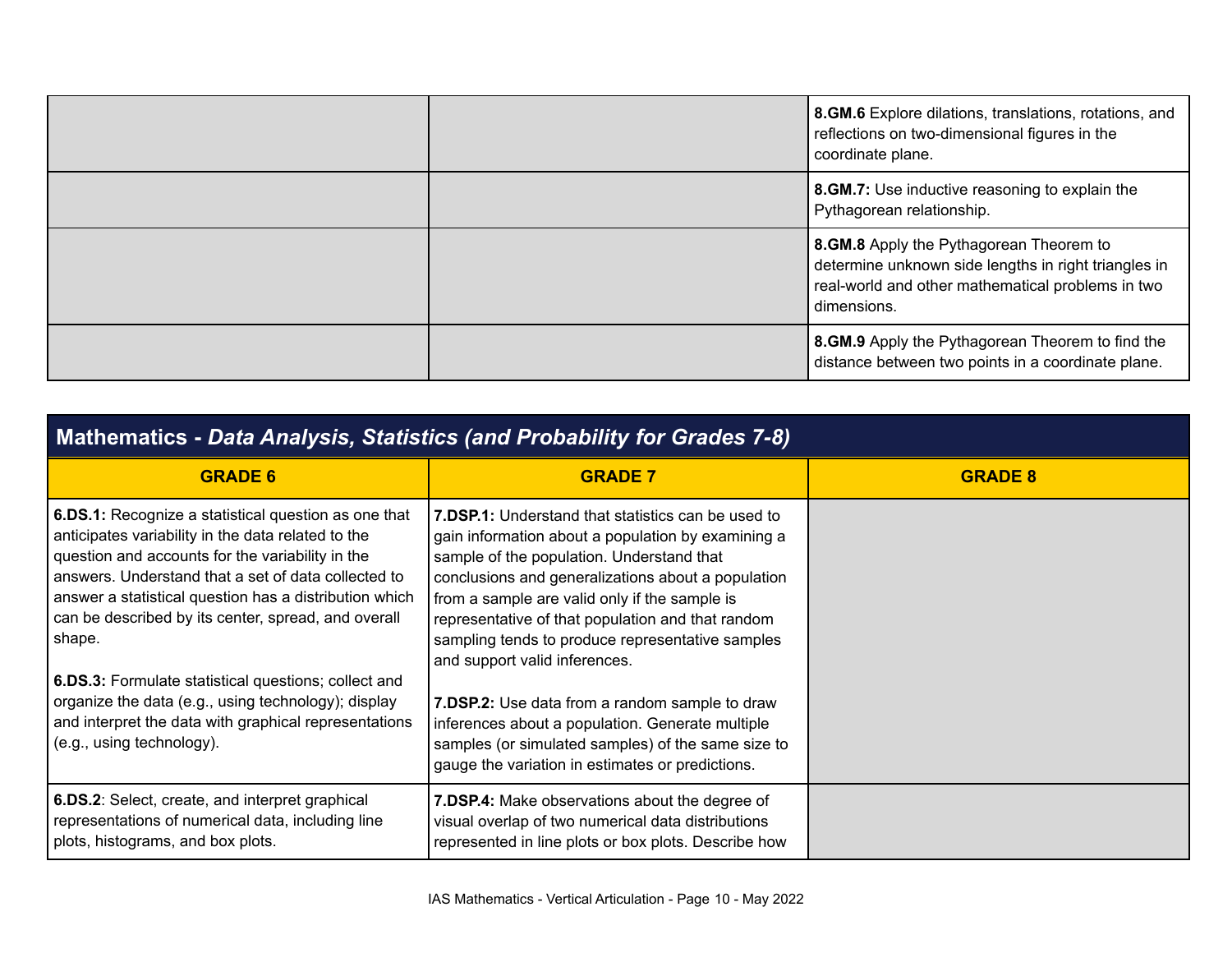|                                                                                                                                                                                                                                                                                                                                                                                                                                                                                                                                                                                                                                                                                                  | data, particularly outliers, added to a data set may<br>affect the mean and/or median.                                                                                                                                                                                                                                                                                                                                                                                                                                                                                                                                                 |                                                                                                                                                                                                                                                                                                                               |
|--------------------------------------------------------------------------------------------------------------------------------------------------------------------------------------------------------------------------------------------------------------------------------------------------------------------------------------------------------------------------------------------------------------------------------------------------------------------------------------------------------------------------------------------------------------------------------------------------------------------------------------------------------------------------------------------------|----------------------------------------------------------------------------------------------------------------------------------------------------------------------------------------------------------------------------------------------------------------------------------------------------------------------------------------------------------------------------------------------------------------------------------------------------------------------------------------------------------------------------------------------------------------------------------------------------------------------------------------|-------------------------------------------------------------------------------------------------------------------------------------------------------------------------------------------------------------------------------------------------------------------------------------------------------------------------------|
| 6.DS.4: Summarize numerical data sets in relation to<br>their context in multiple ways, such as: report the<br>number of observations; describe the nature of the<br>attribute under investigation, including how it was<br>measured and its units of measurement; determine<br>quantitative measures of center (mean and/or<br>median) and spread (range and interquartile range);<br>describe any overall pattern and any striking<br>deviations from the overall pattern with reference to<br>the context in which the data were gathered; relate<br>the choice of measures of center and spread to the<br>shape of the data distribution and the context in<br>which the data were gathered. | 7.DSP.3: Find, use, and interpret measures of center<br>(mean and median) and measures of spread (range,<br>interquartile range, and mean absolute deviation) for<br>numerical data from random samples to draw<br>comparative inferences about two populations.                                                                                                                                                                                                                                                                                                                                                                       |                                                                                                                                                                                                                                                                                                                               |
|                                                                                                                                                                                                                                                                                                                                                                                                                                                                                                                                                                                                                                                                                                  | 7.DSP.5: Understand that the probability of a chance<br>event is a number between zero and one that<br>expresses the likelihood of the event occurring.<br>Understand that a probability near zero indicates an<br>unlikely event, a probability around 1/2 indicates an<br>event that is neither unlikely nor likely, and a<br>probability near one indicates a likely event.<br>Understand that a probability of one indicates an<br>event certain to occur and a probability of zero<br>indicates an event impossible to occur. Identify<br>probabilities of events as impossible, unlikely, equally<br>likely, likely, or certain. | 8.DSP.4: Understand that, just as with simple events,<br>the probability of a compound event is the fraction of<br>outcomes in the sample space for which the<br>compound event occurs. Understand and use<br>appropriate terminology to describe independent,<br>dependent, complementary, and mutually exclusive<br>events. |
|                                                                                                                                                                                                                                                                                                                                                                                                                                                                                                                                                                                                                                                                                                  | 7.DSP.6: Approximate the probability of a chance<br>event by collecting data on the chance process that<br>produces it and observing its relative frequency from<br>a large sample.                                                                                                                                                                                                                                                                                                                                                                                                                                                    |                                                                                                                                                                                                                                                                                                                               |
|                                                                                                                                                                                                                                                                                                                                                                                                                                                                                                                                                                                                                                                                                                  | 7.DSP.7: Develop probability models that include the<br>sample space and probabilities of outcomes to<br>represent simple events with equally likely outcomes.                                                                                                                                                                                                                                                                                                                                                                                                                                                                         | 8.DSP.5: Represent sample spaces and find<br>probabilities of compound events (independent and                                                                                                                                                                                                                                |